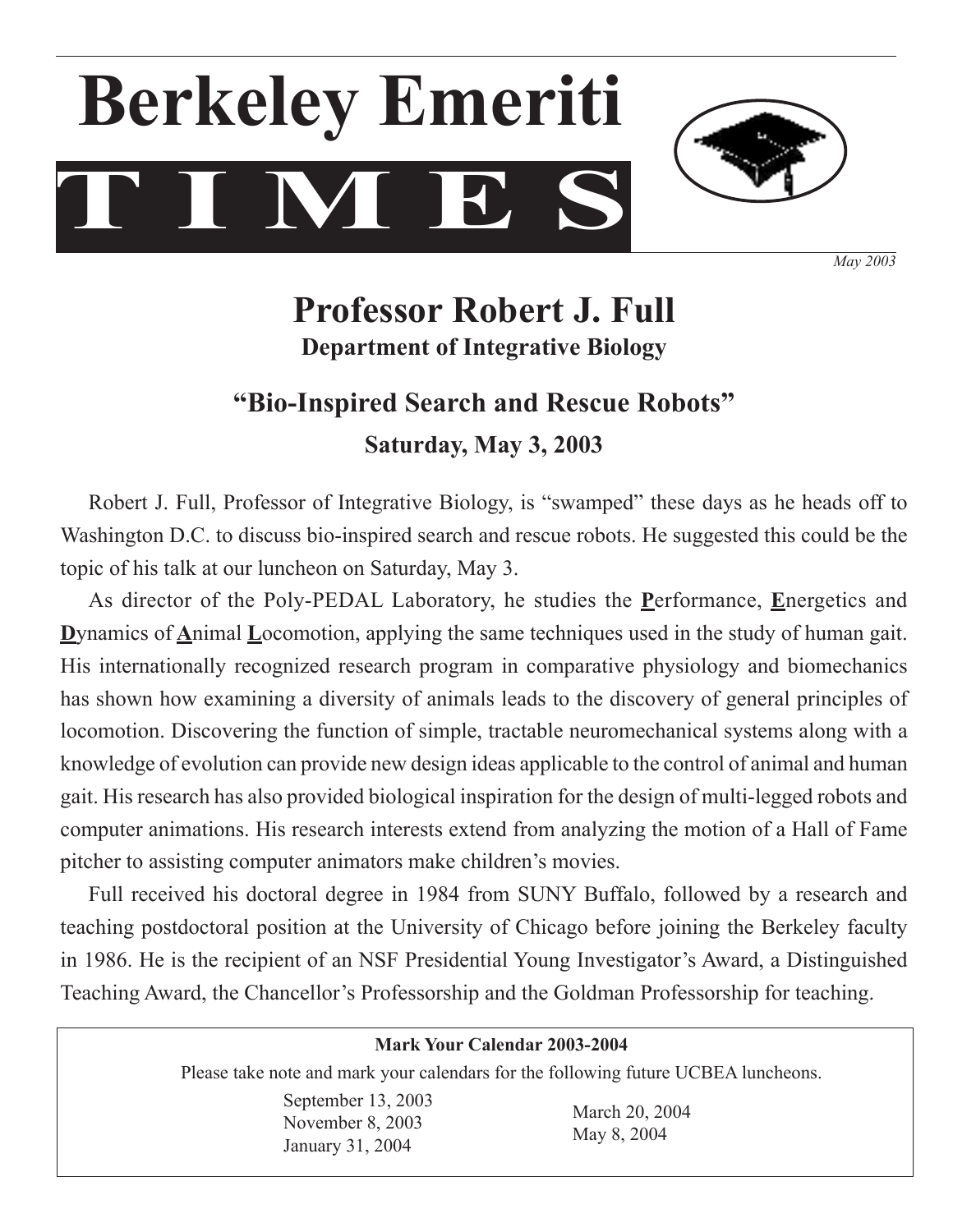#### **UCB EMERITI ASSOCIATION EXECUTIVE COMMITTEE**

#### **2002-2003**

**President** Louise Taylor

**Vice President** Paul Mishkin

**Secretary-Treasurer**  Joseph Garbarino

**Stewards** Betty Carpenter Sue Cork Mary Dee Vermeulen Todd Smith

**Members at Large** Claude Babcock George Barlow George Leitmann Austin Ranney Marie-Anne Seabury Larry Waldron Sheridan Warrick

**Mailing Address** UC Berkeley Emeriti Association 2 Boalt Hall, # 7200 Berkeley, CA 94720-7200

**Director, UCB Retirement Center** Shelley Glazer 510/642-5461 sdg@uclink.berkeley.edu

**Administrative Specialist** André S. Porter asporter@uclink.berkeley.edu

| Office    | <b>UCB Retirement Center</b><br>2 Boalt Hall, #7200<br>Berkeley, CA 94720-7200 |
|-----------|--------------------------------------------------------------------------------|
| Hours     | Monday - Friday<br>8:30 am - 4:30 pm<br>Closed Noon-1pm                        |
| Telephone | 510/642-5461                                                                   |
| Fax       | 510/643-1460                                                                   |
| Web site  | http://thecenter.berkeley.edu                                                  |
| Email     | ucbrc@uclink.berkeley.edu                                                      |
|           |                                                                                |



Published two weeks before each meeting of the UC Berkeley Emeriti Association: To provide closer networking for members with meeting announcements, meeting reviews, executive committee actions, pertinent campus news, and to reach out to members who cannot attend the meetings. Editor: Claude Babcock Phone: 510/848-3368 Email: cbabcock@uclink.berkeley.edu

#### **The Scientific and Engineering Response to the Challenge of Earthquakes**

At the UCBEA luncheon on Saturday, March 22, 2003, Professor of Seismology Bruce Bolt spoke of "Earthquakes: Hazards and Predictions."

 The great San Francisco earthquake of 1906 was a tragedy, but it was also an opportunity for advancement of knowledge, a decisive event in the history of seismology. The quake study, lead by Professor Andrew Lawson of UC Berkeley, changed completely ideas of the origin of ground movement. Lawson concluded that shaking is caused by the sudden release of energy as slippage occurs along a fault, a view that is still accepted. However, Professor G. D. Louderback, his associate and former student, later questioned Lawson's conclusion that quake intensity is greatest near the fault. Indeed, Professor Bolt showed old photographs of buildings along the 1906 ground break of the San Andreas Fault that appear to be undamaged, with window glass unbroken. It is now appreciated that shaking intensity depends greatly on the physical properties of the land. In the 1989 Loma Prieta earthquake, areas of Oakland underlain by soft alluvial deposits suffered much more severe shaking than did San Jose, which was fifty miles closer to the beginning of fault rupture. This amplification of motion is much less on rock or firm soil.

 Professor Bolt would not be drawn into predicting when earthquakes will occur. That is still beyond scientific capabilities. However, there is now at hand data and understanding to estimate potential ground movement. Seismologists and geologists can give engineers these estimates to guide structure design. Professor Bolt showed a brilliant example of the success of this procedure. The trans-Alaskan oil pipeline crosses the Denali fault, and engineers building the line were advised by seismologists, including our speaker, about the potential ground motion. In November 2002, a 7.9 magnitude quake occurred on the fault. A spectacular post-quake photograph shows the huge pipe displaced and bent 18 feet out of line without breaking! Based on the seismologists' estimates engineers had made flexible mounts permitting twenty feet of horizontal movement, enough to accommodate the actual movement.

 Today, we have a global theory of earthquakes based on plate tectonics and arrays of instruments to measure ground motion going beyond the relatively small number of seismographs in institutions. Information from recent quakes in Turkey and Taiwan add to our knowledge.

 Berkeley can take pride in its leadership in earthquake research – Professor Bolt described the 1906 event as a "Berkeley earthquake." In light of this record and the presence of outstanding engineers and seismologists at Berkeley, why do so many of our campus buildings, some of fairly recent construction, fail to meet seismic standards? This question has long troubled our speaker and, in the past, his publicly calling attention to such

#### **Did You Miss the George Leitmann Special Event?**

 For those who missed Professor George Leitmann's presentation of "A Legacy of Shame: Nazi Art Loot in Austria" on February 21, the Center has copies of his hand-outs. To have a packet mailed to you call the Retirement Center.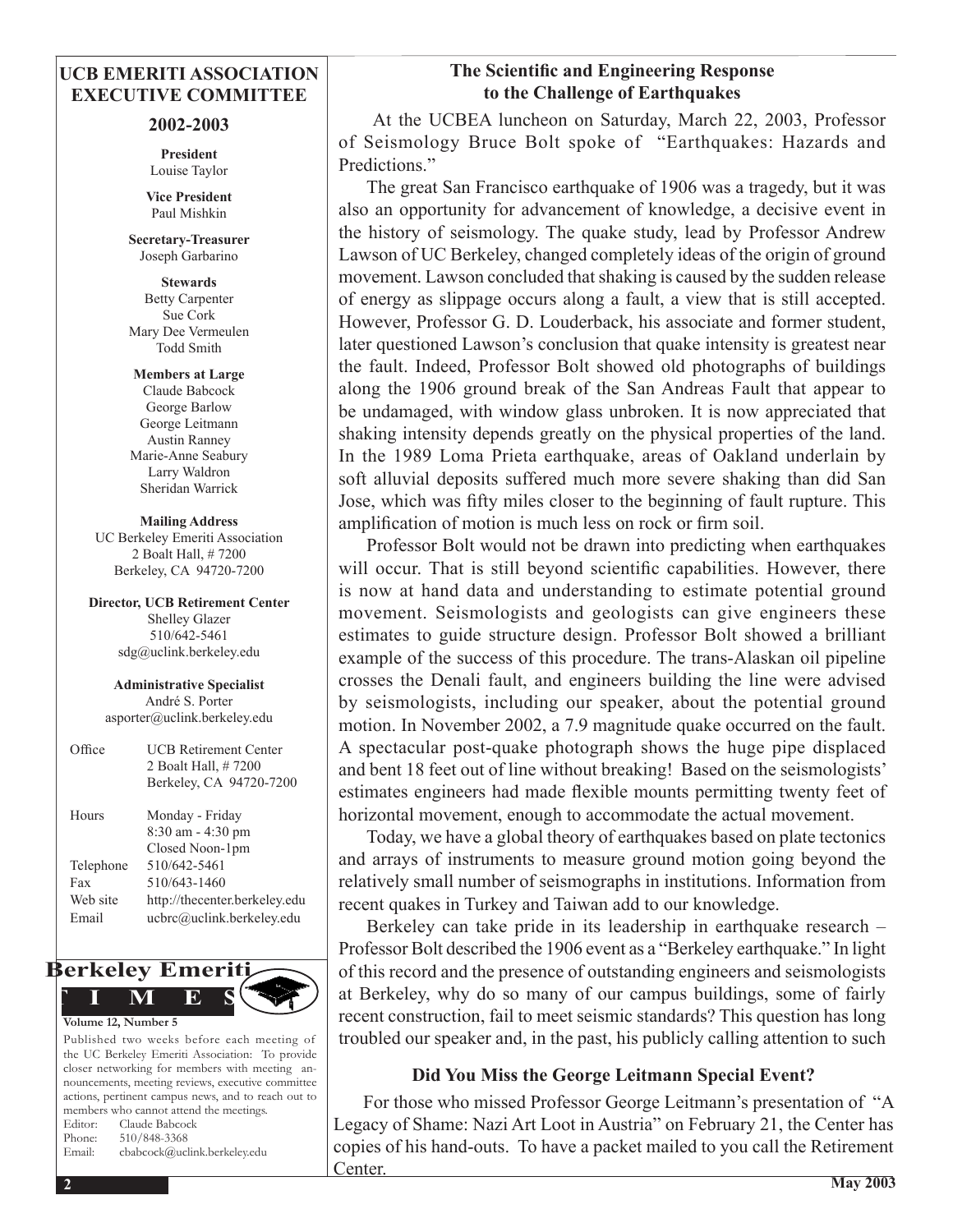#### **UCRS Portfolio Management Policy**

 In the last edition of the *Emeriti Times,* I raised several questions about the revised management of the UCRS portfolio. UCTreasurer and Vice President David Russ saw an email version of that article and invited me to discuss with him privately my "incorrect interpretation of the facts." On Tuesday, March 17, he generously spent 2-1/2 hours laying out the background and the analysis leading to the new policy.

Treasurer Russ asked me if I thought the portfolio had been well managed. I thought it had – it is overfunded and no contributions have been required for about 10 years. He responded that indeed the *overall* performance of UCRPwas good, but that the UC internal equity fund, while showing positive returns, had not done so well. He presented data showing the performance over a ten year period (7/1992 to 6/2002) of the overall portfolio, the internal bond fund and the internal UC equity fund. Compared to benchmarks (S&P 500 and Russell 3000), the UC equity did not earn as much, 8.1% vs. 9.4%, a relative loss of 1.3%. However, the UCRP bonds returned 10.7% compared to the bond policy benchmark of 8.9%, a relative gain of 1.8%, which gave the overall UCRP a 9.9% return compared to 9.6%, a relative gain of 0.3%.

 There is evidence that over a long time period equity managers do not beat the benchmark. Russ agreed that some studies show this, but that under his management at Stanford, the University of Texas, and Pacific Telesis, benchmark performance was regularly exceeded. I remarked that his comparison of UC internal managers to the benchmark would have been more convincing had it also included the performance of external managers, such as those he might choose. He said he has such data.

The underperformance of the internal management of UC equities is the major but not the only reason for the new management policy. The former policy was a single concentrated large capitalization strategy, while the new calls for less risky multiple diversified strategies.

 Is control of public assets passing frompublic officials to private parties? Treasurer Russ objected to the term "privatization." I think of the term as meaning the transfer of responsibility for public functions from public officials to private individuals, so I believe it may be relevant. However, Russ asserts that he will be very much in control, choosing managers in an *open process with due regard to possible conflicts of interest.*

 Treasurer Russ stated that management fees would

### **SATISFACTORY SERVICES**



#### *Sob, Sob No New Recommendations*

Please submit new listings to ucbrc $@$ uclink. berkeley.edu, or you can phone the editor at 848- 3368. Between newsletters you can view all listings at http://thecenter.berkeley.edu/ucbea-services.htm.

be far less than some that have been quoted. UC is a big player, and managers will be eager to have its business. The negotiated fees will be very low, but the benefits of high performance will be shared giving incentive to managers. On the other hand, those who fail to perform will be cut immediately. Risk assessment analysis indicates the portfolio is more secure now, particularly because at this time it is all in the Russell 3000. In the future, equities not in the Russell will be much more diversified than in the past, reducing risk. 

 The Regents'possible connection to financial managers who may benefit from management contracts was beyond the scope of our discussion, as was the Regents' decision to hold closed meetings.

 I was very pleased to have had the benefit of such an informed *Coinsenitisi on la riec Wer Blausd whom posiperdu* is acting  $\mathop{\rm cons}$ conscientiously for the benefit of  $U$  annuitants in g of a community. Your stories can remind us and those Waldron follow what it was like on the campus in earlier decades. In this way we can make a contribution to the memory of the place we love and help sustain.

 We hope to collect anecdotes, archive them on the Retirement Center web-site, print them in the *Emeriti Times* and/or read some at our annual meetings. These memories "from the everyday" will be an adjunct to the histories and documentaries already in existence about UCB. Send rememberances by mail to UCBEA, in care of the Retirement Center, or by email to emeriti@uclink. berkeley.edu.

#### **Lending Library**

 No, it's not the latest best seller; it's a volume of useful information if you have a crisis and need a starting place for sound advice. The Center has the first of what we hope will be an on-going series of useful volumes on many subjects.